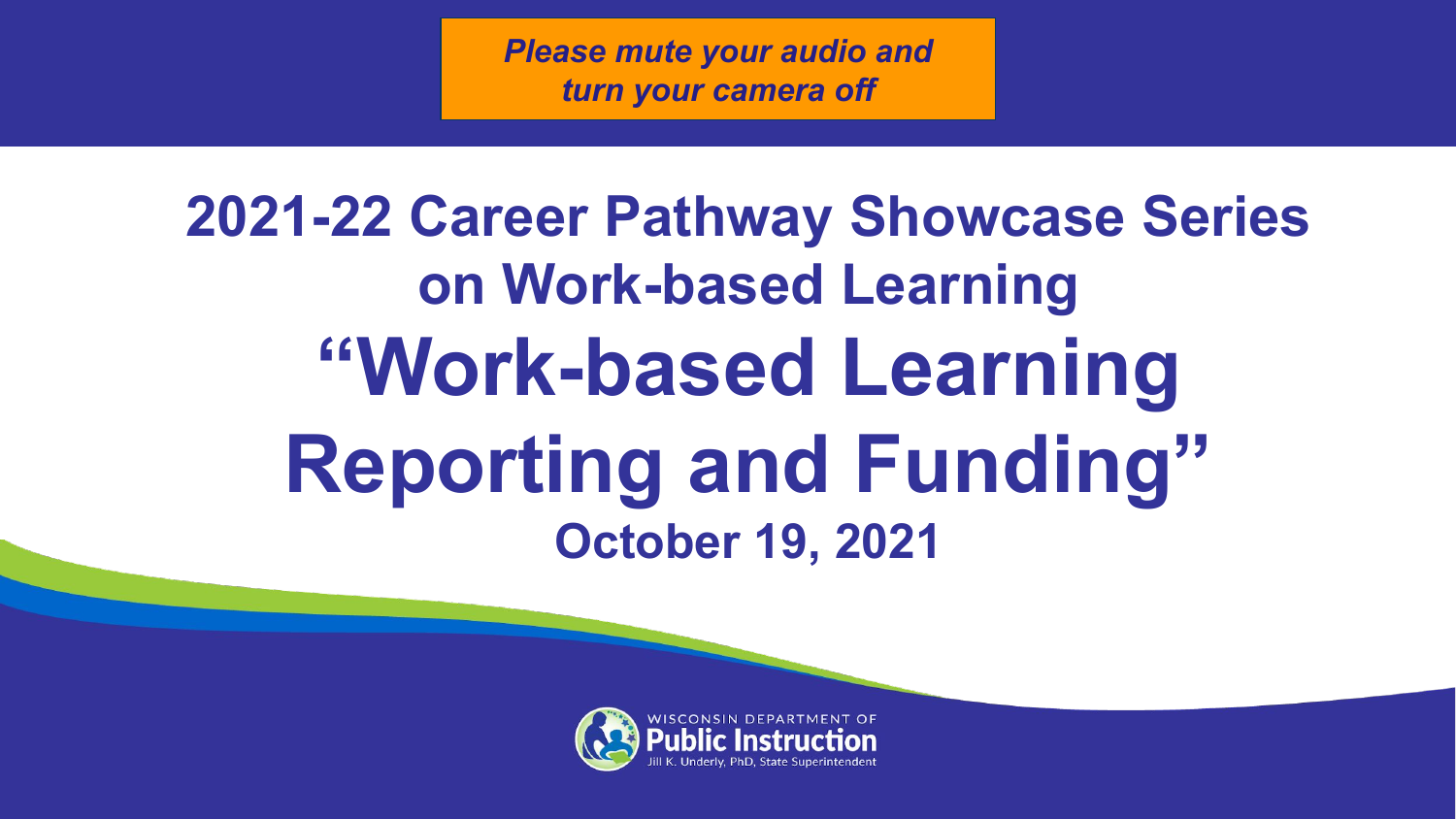### **Today's Presenters**





#### **Karin Smith**

Education Consultant Wisconsin Department of Public Instruction Career and Technical Education Team

#### **Melissa Aro**

Data Analyst Wisconsin Department of Public Instruction Data Warehouse and Decision Support

**Jessie Sloan** Student Services Director WISEsupport CESA #4





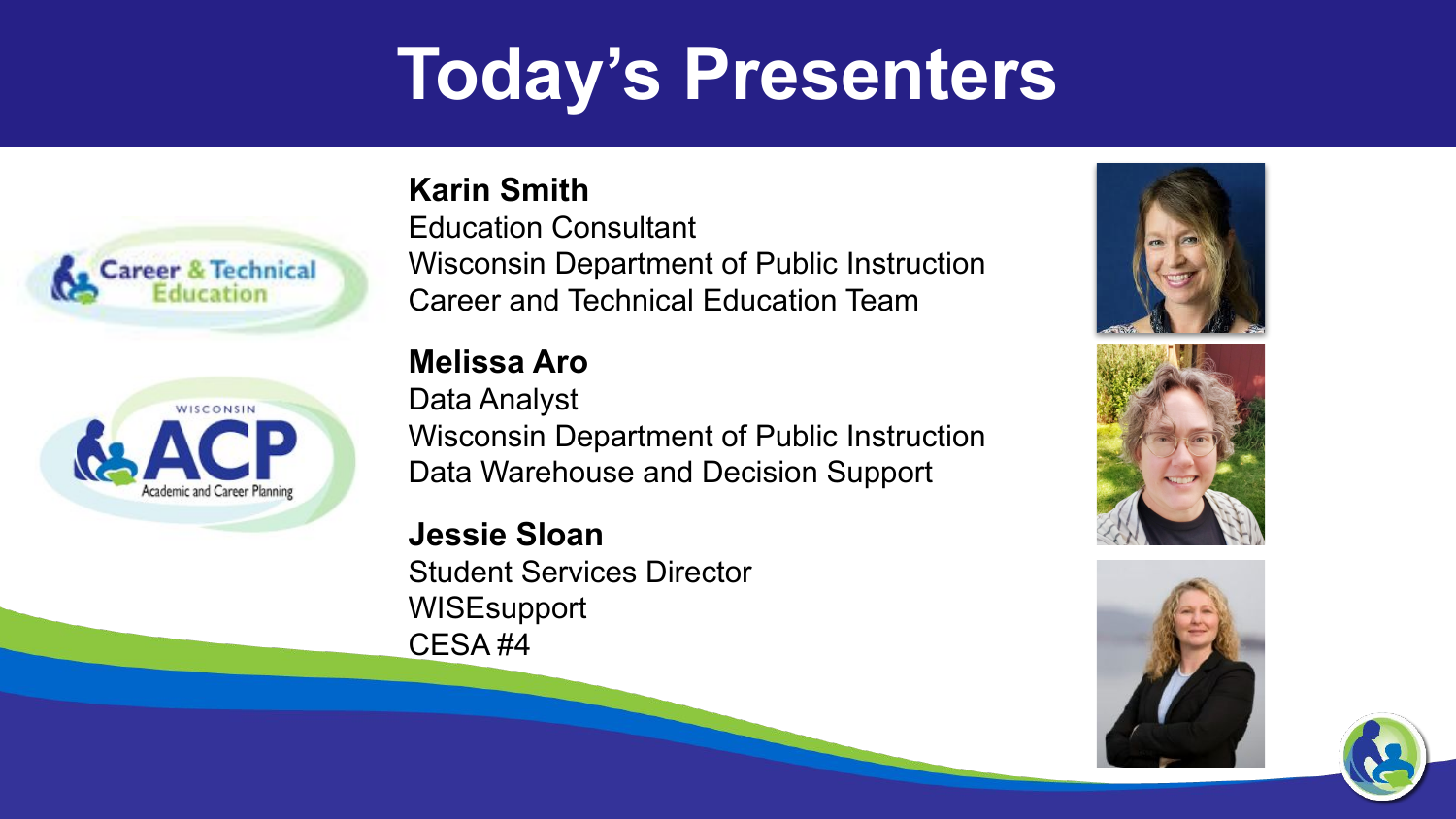### **Reporting WBL for the 2021-22 school year**

NOTE: THE UPCOMING DECEMBER SNAPSHOT WILL NOT USE THIS CRITERIA. CONTINUE TO USE THE 2020-21 CAREER PROGRAM DEFINITIONS FOR REPORTING. This criteria should be implemented for 2021-22, but you will not report the data until the December 2022 Snapshot.

Career-based learning experiences that meet the quality and rigor requirements for career and technical education (CTE) as defined in the federal Strengthening Career and Technical Education for the 21st Century Act (Perkins V) can be reported as WBL for participation that occurs in 2021-22 (which will be reported in December 2022.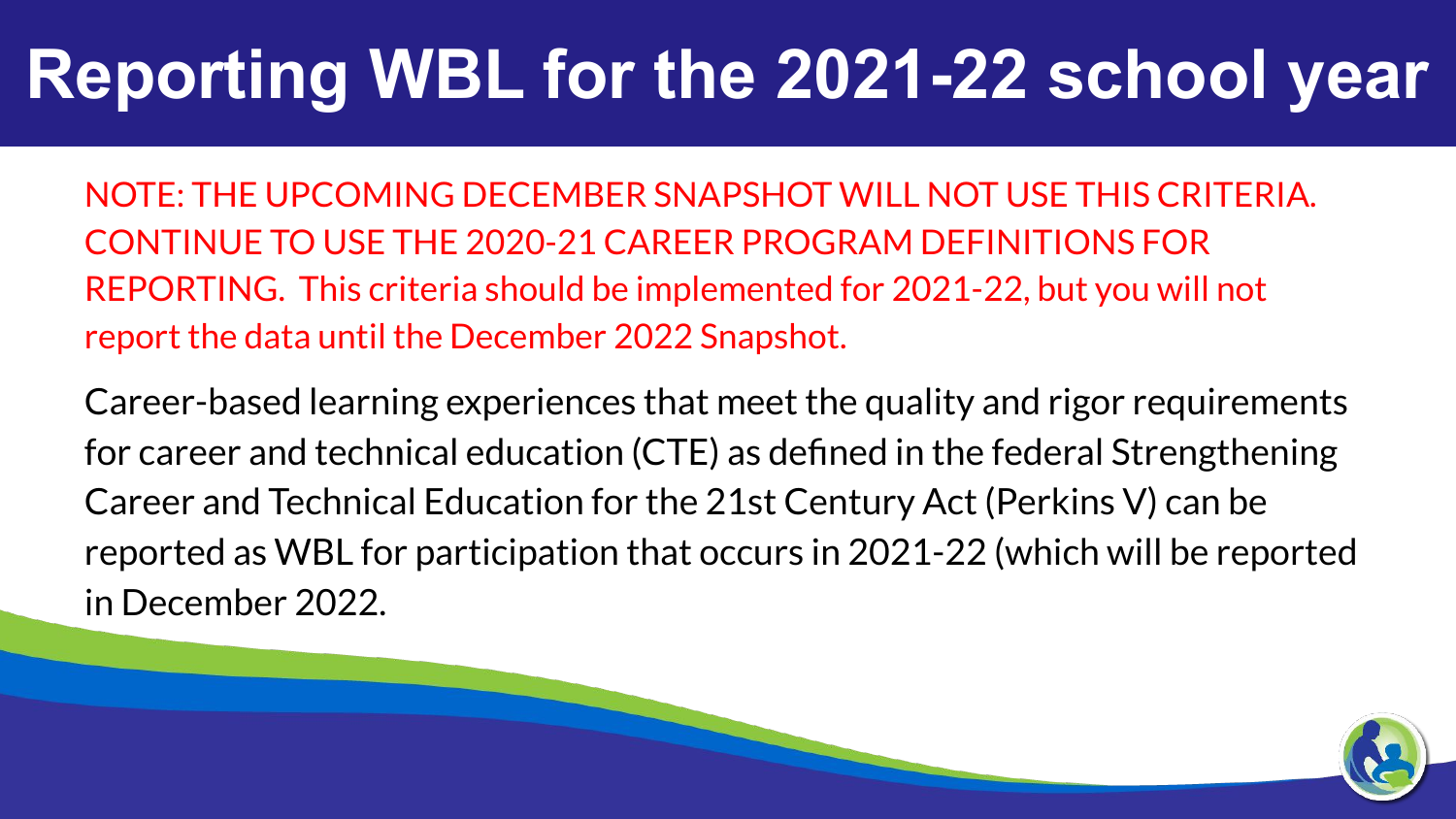# **20-21 and 21-22 Comparison**

| <b>WBL Reporting through 2020-21 reflected</b>                                                                                                                                                                                      | WBL Reporting in 2021-22 reflected on school district                                                                                                                                                                                                                                                                                                                                                                                                                      |
|-------------------------------------------------------------------------------------------------------------------------------------------------------------------------------------------------------------------------------------|----------------------------------------------------------------------------------------------------------------------------------------------------------------------------------------------------------------------------------------------------------------------------------------------------------------------------------------------------------------------------------------------------------------------------------------------------------------------------|
| on school district report cards includes:                                                                                                                                                                                           | report cards will include:                                                                                                                                                                                                                                                                                                                                                                                                                                                 |
| Local co-op<br><b>State Co-op Education Skills</b><br><b>Standards</b><br><b>DPI Occupational</b><br>$\circ$<br><b>DPI Youth Leadership</b><br>$\circ$<br><b>DPI Employability Skills</b><br>$\circ$<br><b>Youth Apprenticeship</b> | <b>Entrepreneurial Student Business*</b><br>Internship/Local co-op*<br>$\bullet$<br><b>School-based Enterprise*</b><br>Simulated Worksite*<br>Supervised Agricultural Experience*<br><b>State Co-op Education Skills Standards</b><br>$\bullet$<br><b>DPI Occupational</b><br>$\circ$<br><b>DPI Employability Skills</b><br>$\bigcirc$<br><b>Youth Apprenticeship</b><br><b>Added in 2021-22</b><br>* Non-certified WBL can only be reported if it meets all six criteria. |

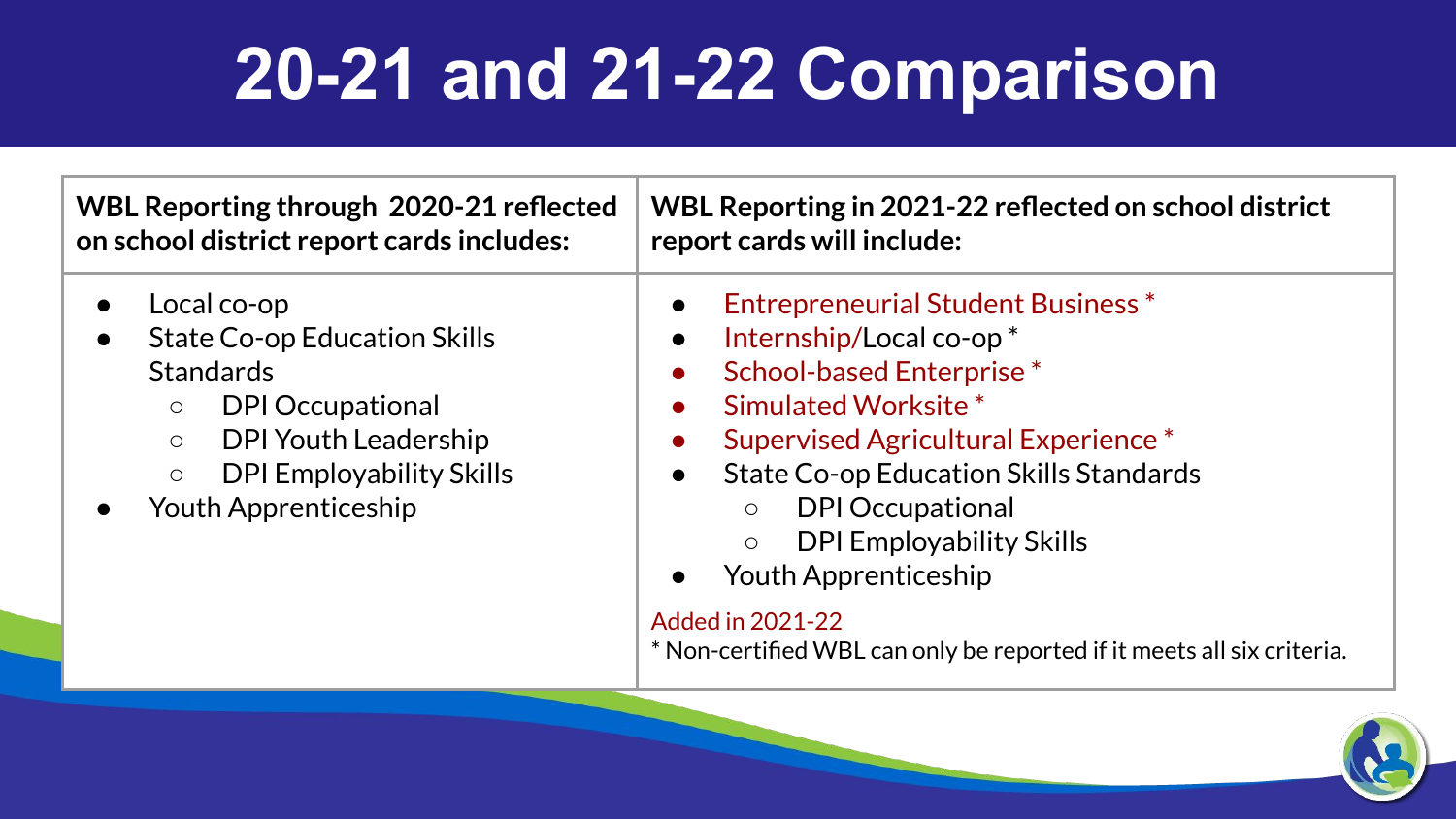### **WBL Criteria #1: Sustained Interaction**

**A work-based learning experience MUST involve sustained interactions, either paid or unpaid, with industry or community professionals.**

- **• Sustained** = minimum of 90 hours, can be rotated among employers and/or positions, employer is engaged throughout the experience. Can take place in one semester, an entire year, the summer, or even a 6 week period.
- **• Interactions** = more than just observing, performance-based

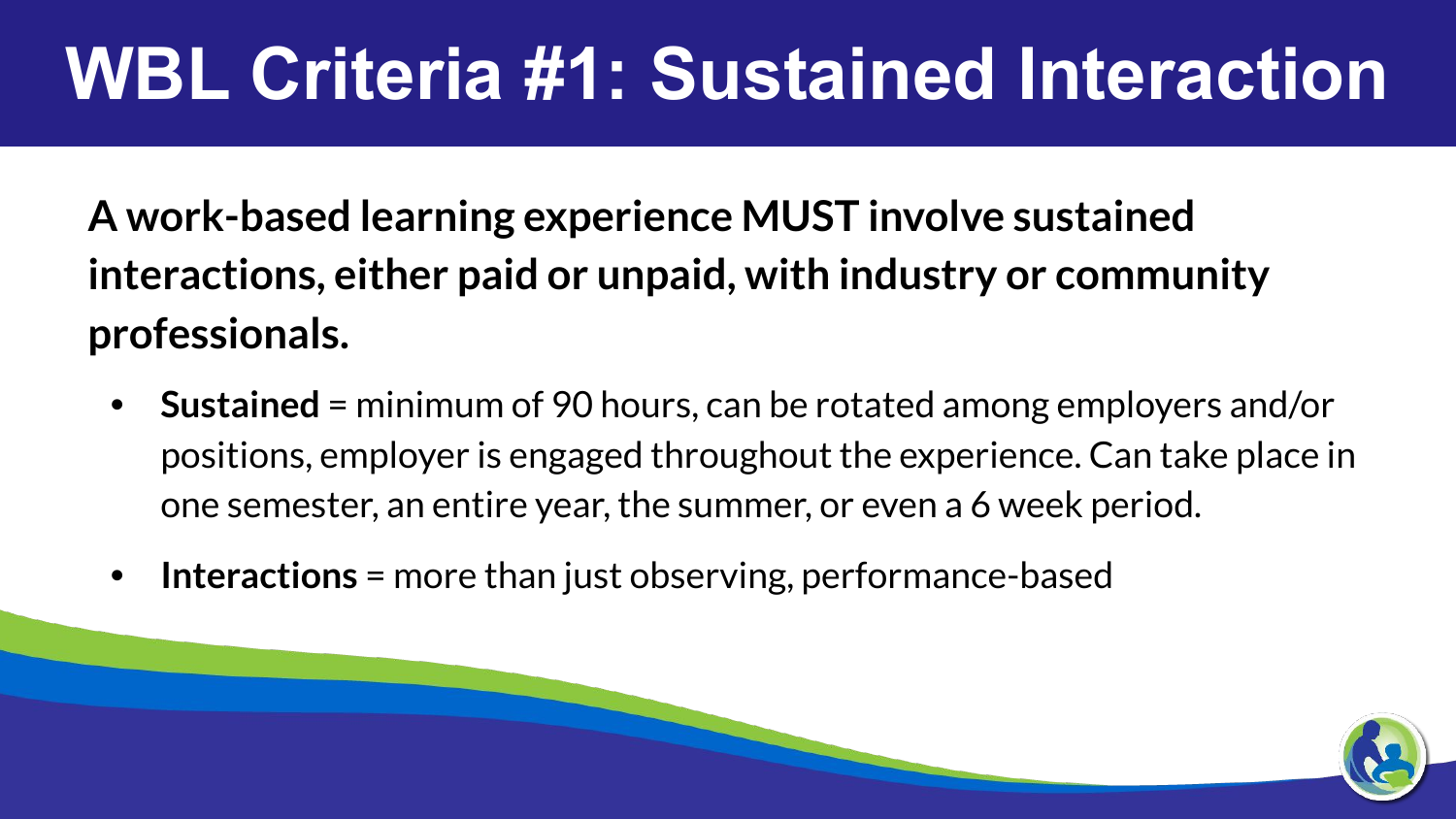### **WBL Criteria #2: Real or Simulated Settings**

**A work-based learning experience MUST take place in real workplace settings as practicable or simulated environments at an educational institution.**

When WBL is incorporated into a classroom, time spent learning must be separated from time spent working (even if it is work simulation). A student must log at least 90 hours of working to count as a WBL experience.

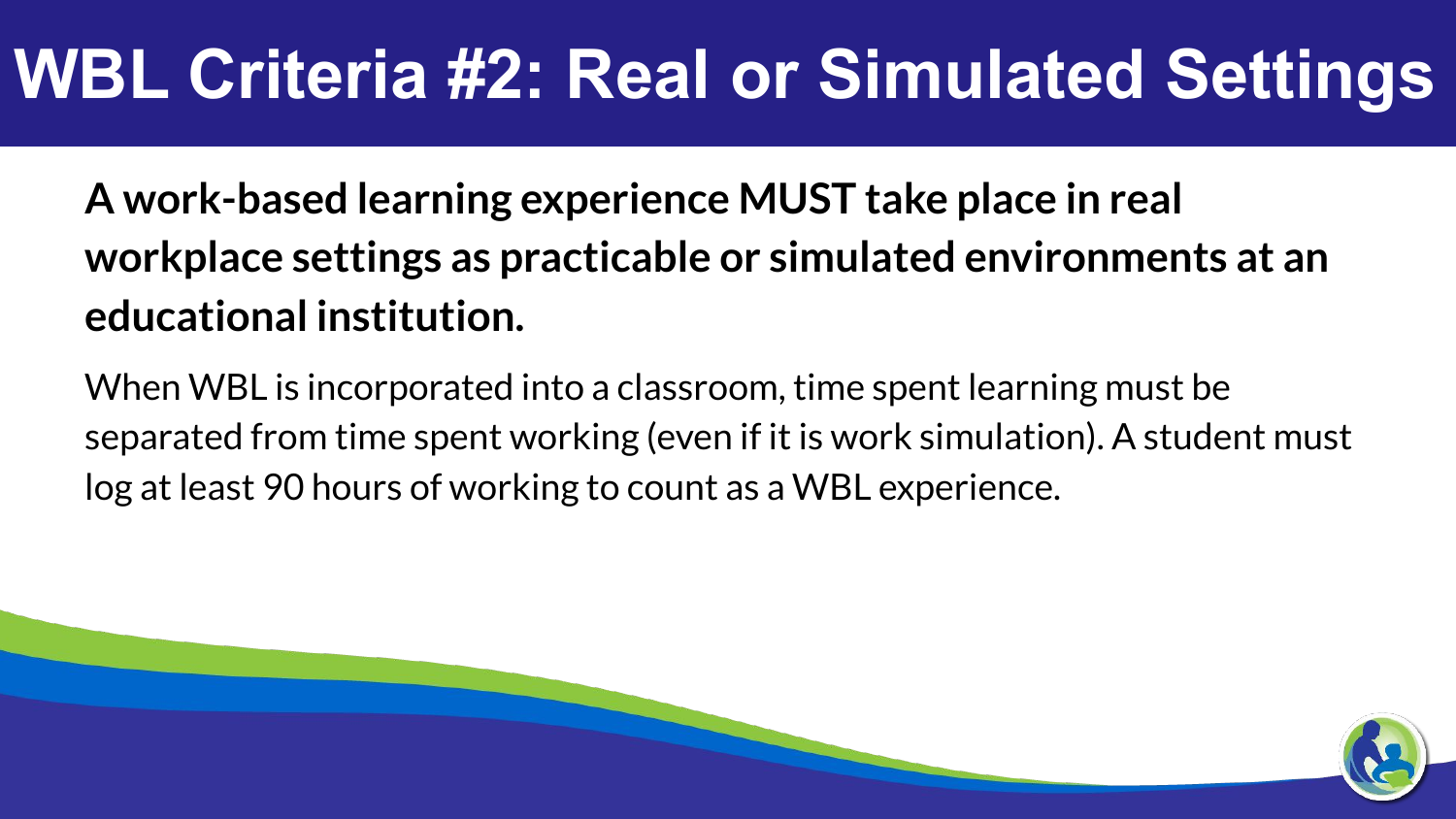# **WBL Criteria #3: Firsthand Engagement**

### **A work-based learning experience MUST foster in-depth, firsthand engagement with the tasks required in a given career.**







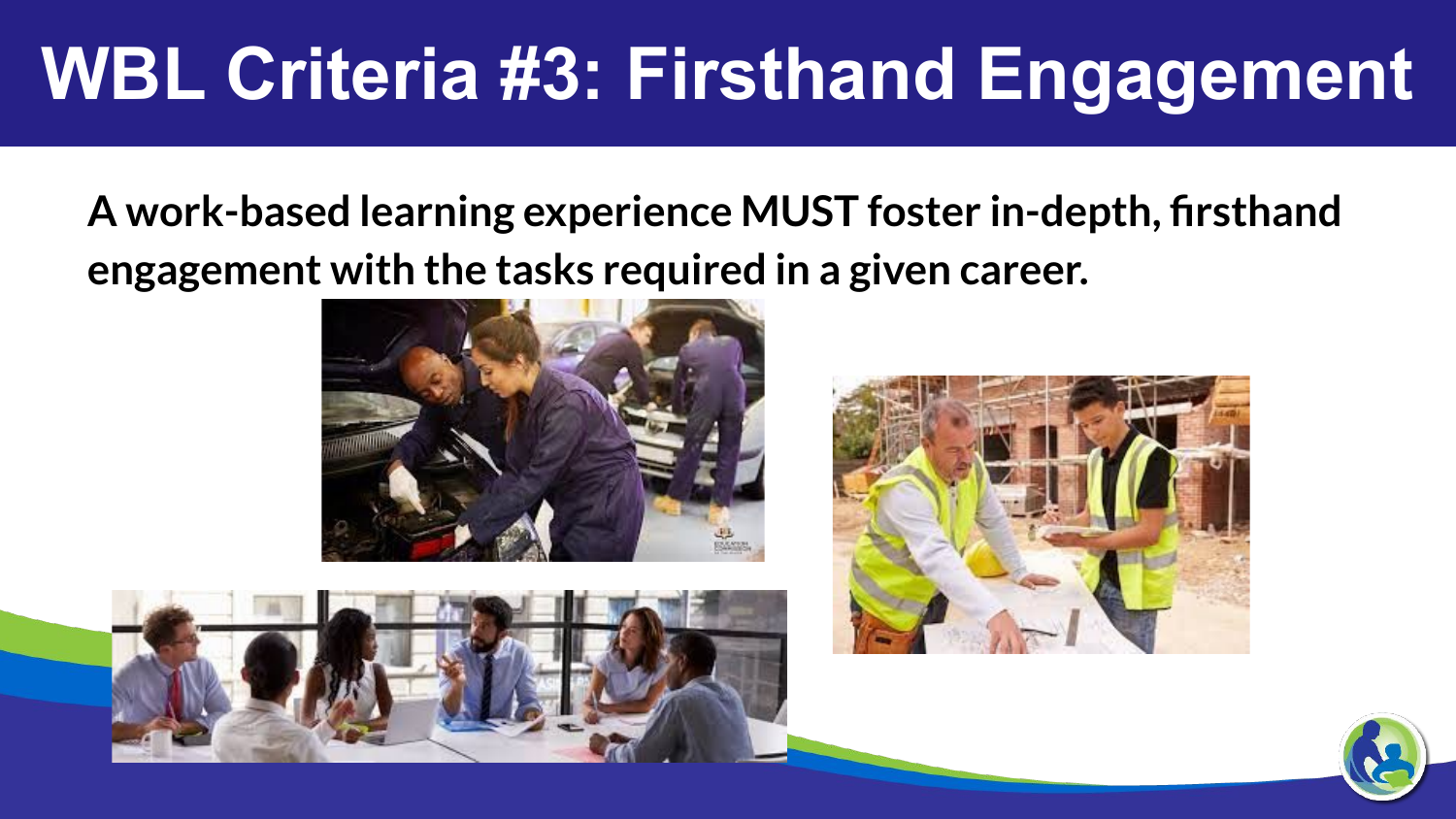### **WBL Criteria #4: Align with Coursework**

**A work-based learning experience MUST align with a course (minimum one semester). It is highly encouraged to provide credit for the work-based learning experience as well as credit for the course.**





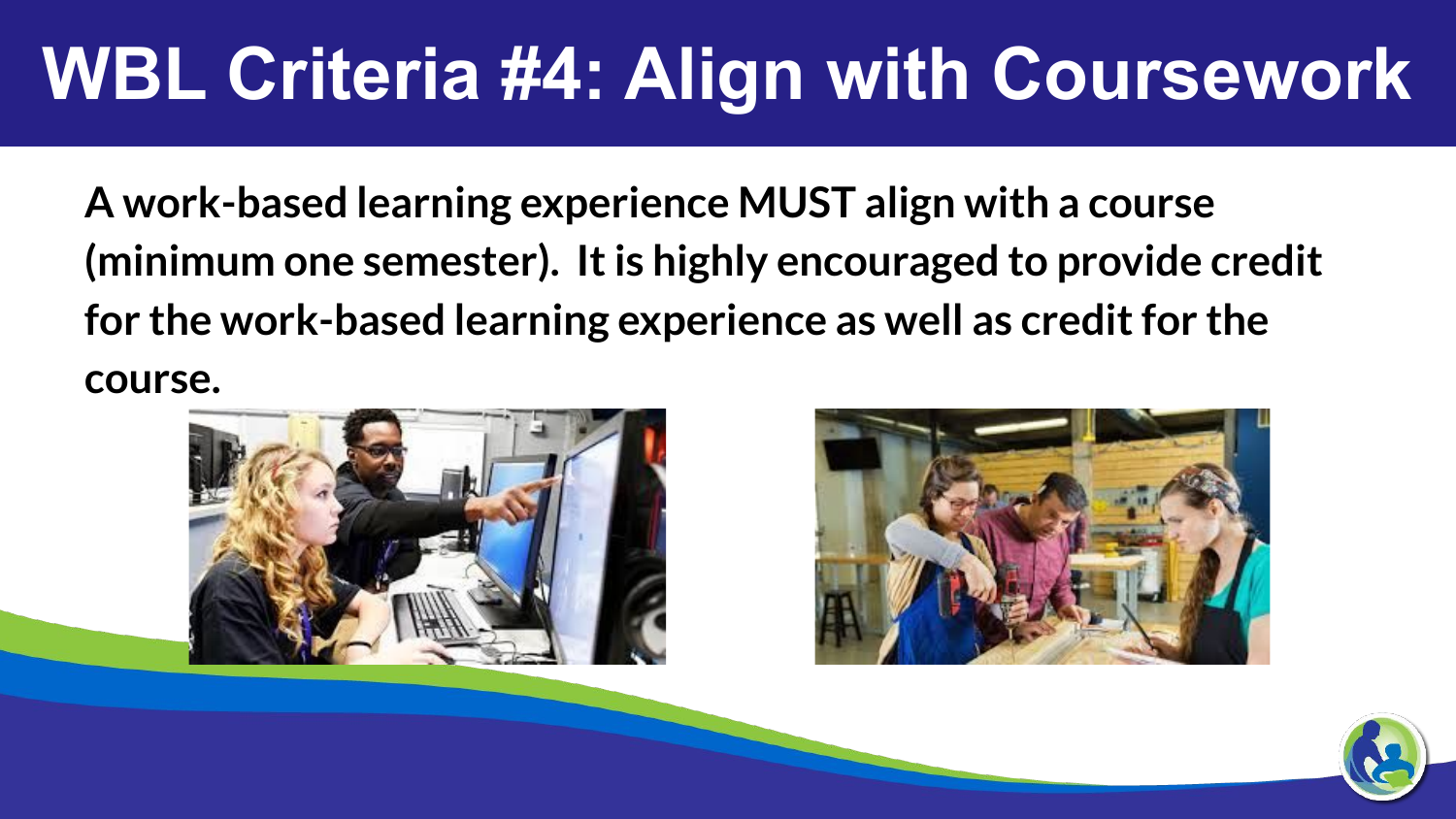# **WBL Criteria #5: Training Agreement**

**A work-based learning experience MUST include a training agreement between the student, employer/business,and school defines the roles and responsibilities of the student, the employer, and the school.**

Sample Training Agreement: [https://dpi.wi.gov/sites/default/files/imce/acp/2020\\_06\\_24\\_SAMPLE](https://dpi.wi.gov/sites/default/files/imce/acp/2020_06_24_SAMPLE_WBL_K-12_Agreement.doc) [\\_WBL\\_K-12\\_Agreement.doc](https://dpi.wi.gov/sites/default/files/imce/acp/2020_06_24_SAMPLE_WBL_K-12_Agreement.doc)

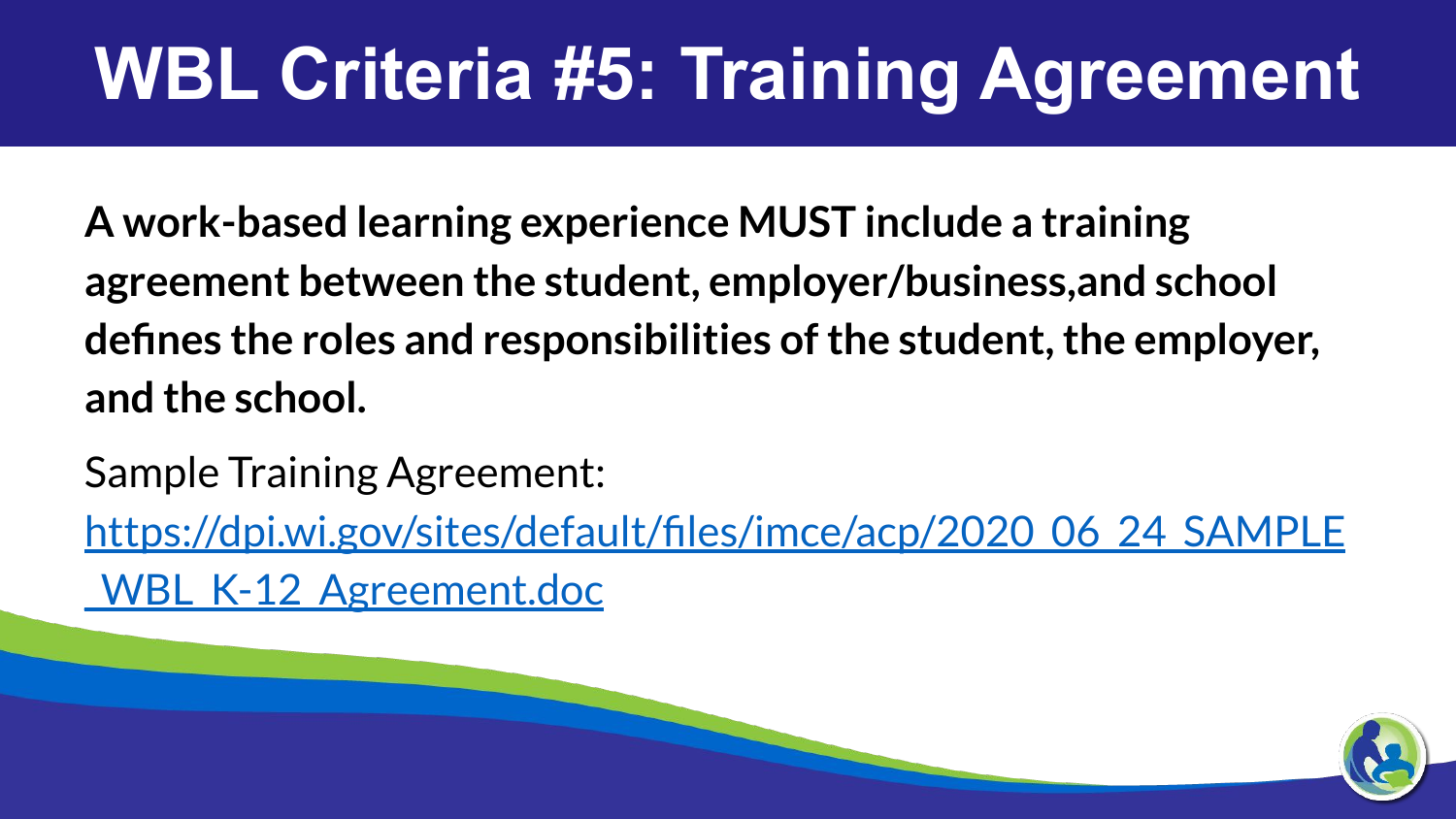### **WBL Criteria #6: Supervision and Feedback**

**A work-based learning experience MUST include regular, periodic oversight and interactions with employers or community members from the industry related to the assigned work.**



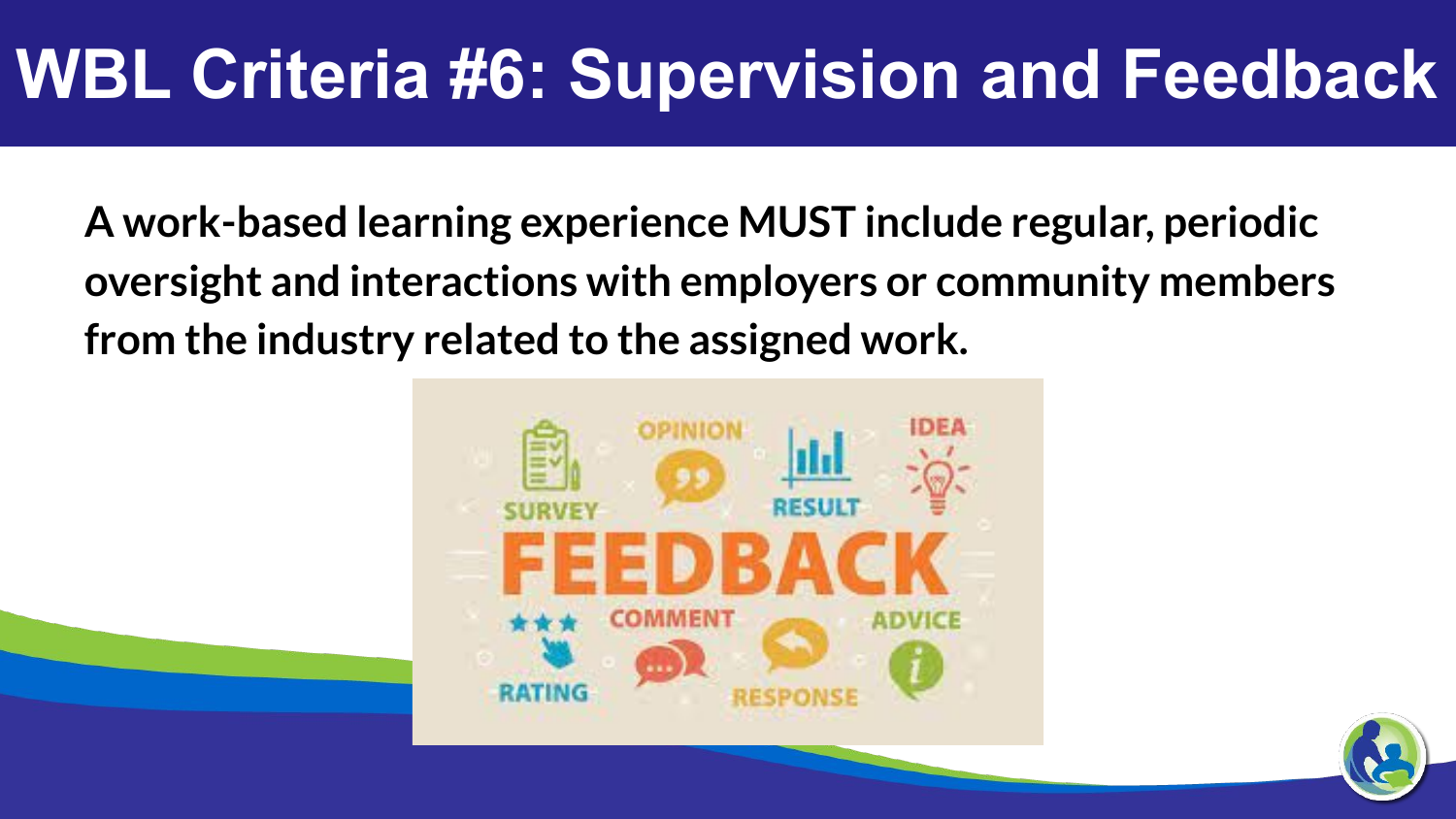# **Perkins Funding**

**Perkins funding can be used for WBL only if it comes up in the** 

### **Comprehensive Local Needs Assessment (CLNA).**

It is important to disaggregate your data to see which populations are not participating in WBL.

Participate in the CLNA process!

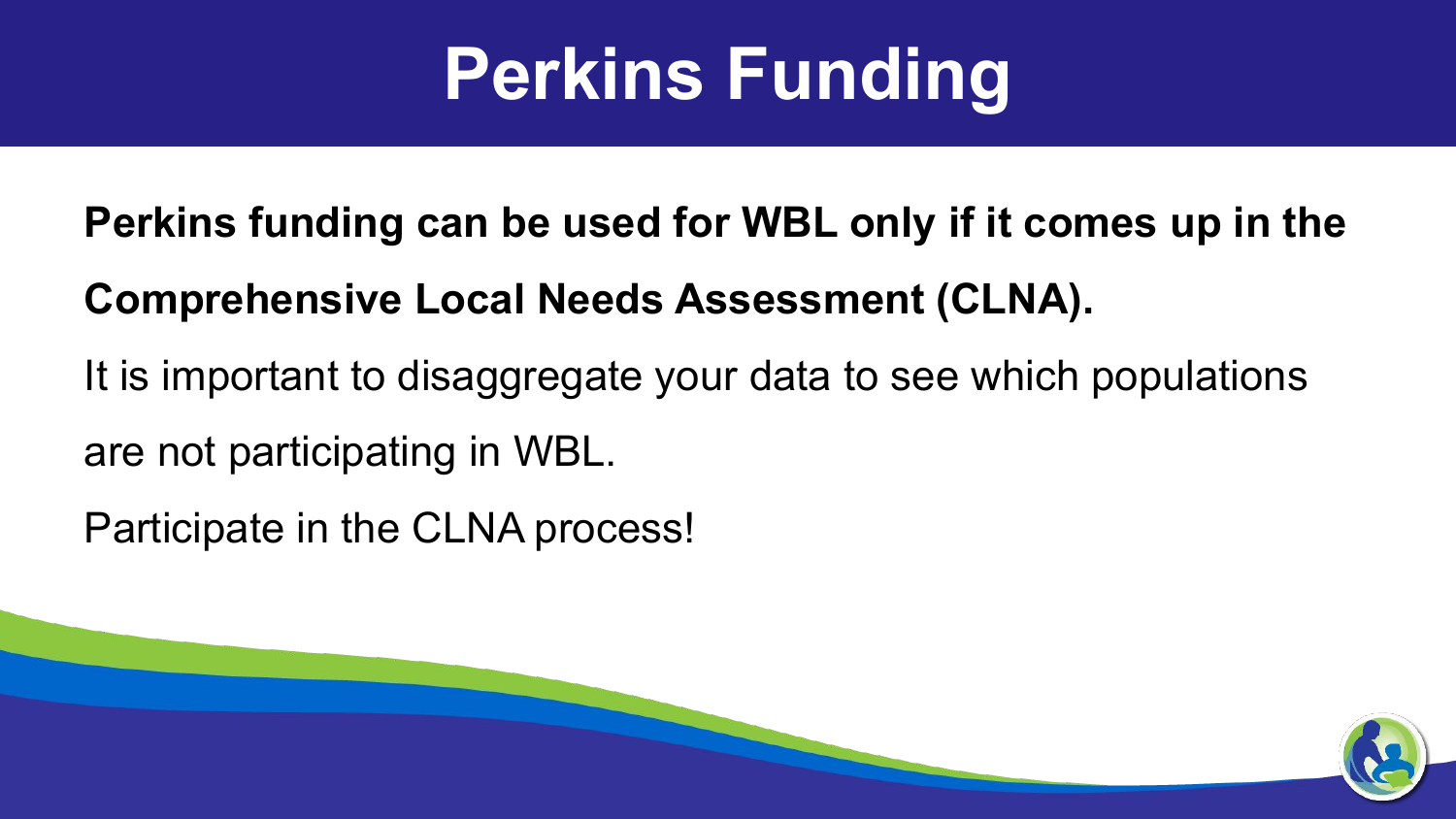# **Perkins Funding Examples**

#### **Economically disadvantaged students to purchase**

- Uniforms
- Transportation (city bus, taxi/Uber service, school van or shuttle service)

#### **Staff to work outside of the school day - above their FTE**

- Training
- Meetings/networking events outside of the school day
- Extra planning time/curriculum development for project based learning, simulated worksites

#### **New Software or equipment needed for project based learning or simulated worksite**

**Outside consultant to develop or enhance your WBL programs**

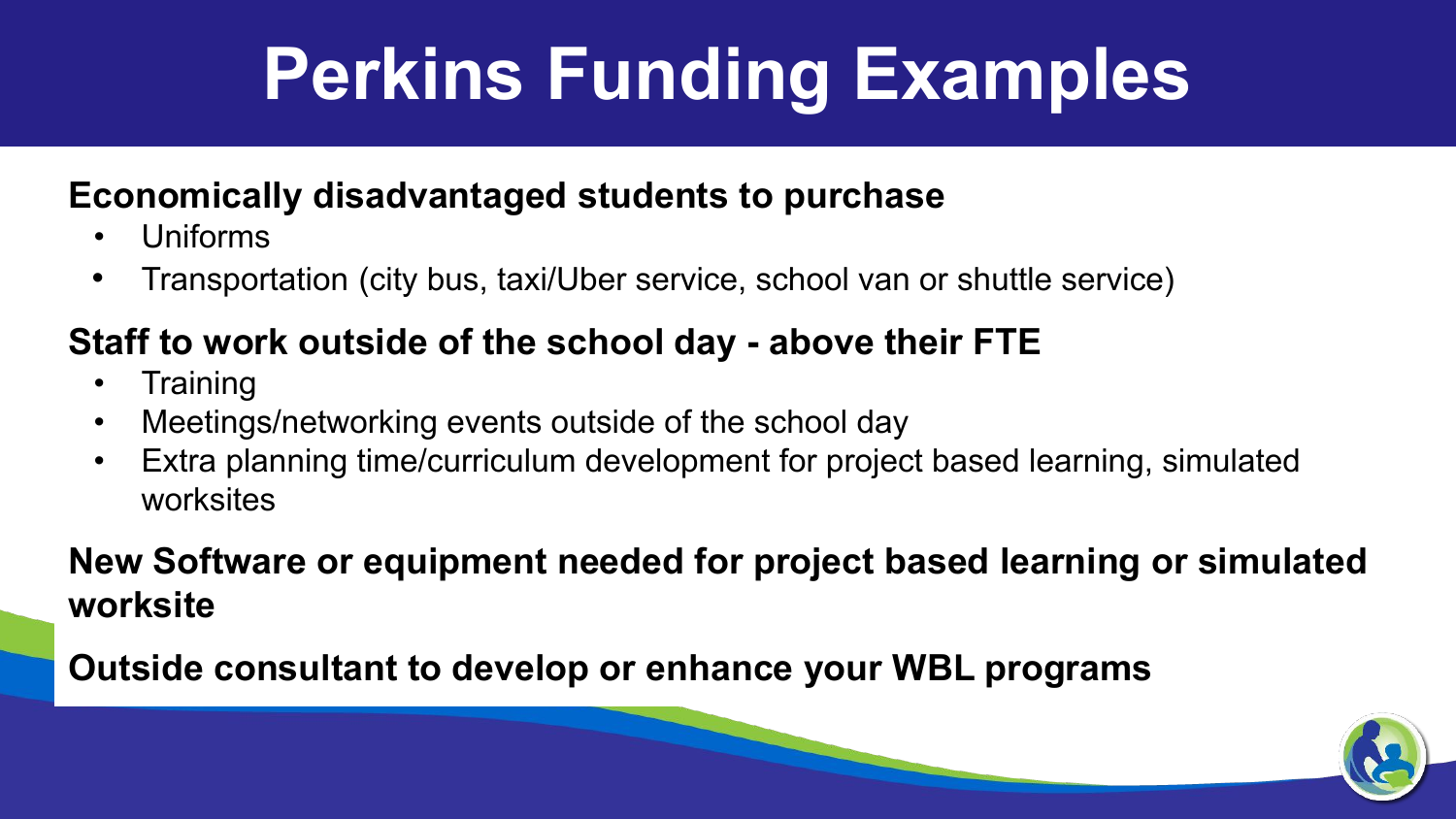## **Other Potential Funding and Partnerships**

#### **• Out-of-School-Time Programs**

Programs that partner with in-demand fields of the local workforce or build career competencies and career readiness can be funded through [Nita M. Lowey 21st](https://dpi.wi.gov/sspw/clc) [Community Learning Center \(21st CCLC\) grants.](https://dpi.wi.gov/sspw/clc)

#### **• Special Education - Postsecondary Transition Planning**

An IEP covers everything a student needs for their education - which should include WBL. [Transition Readiness Grant](https://www.google.com/url?q=https://dpi.wi.gov/sped/topics/transition/transition-readiness-grants&sa=D&source=editors&ust=1634052908484000&usg=AOvVaw0lxsLn20cxfMsHux89CAXH) and [Transition Incentive Grant](https://dpi.wi.gov/sped/about/state-performance-plan/indicators/14-post-high-school)

- **• [Division of Vocational Rehabilitation Transition Services](https://dwd.wisconsin.gov/dvr/job-seekers/transition/)**
- **• [Workforce Innovations and Opportunities Act \(](https://youth.workforcegps.org/resources/2017/08/29/08/48/FactSheet)WIOA)**
- **• [Independent Living and Foster Care Services](https://dcf.wisconsin.gov/independentliving)**

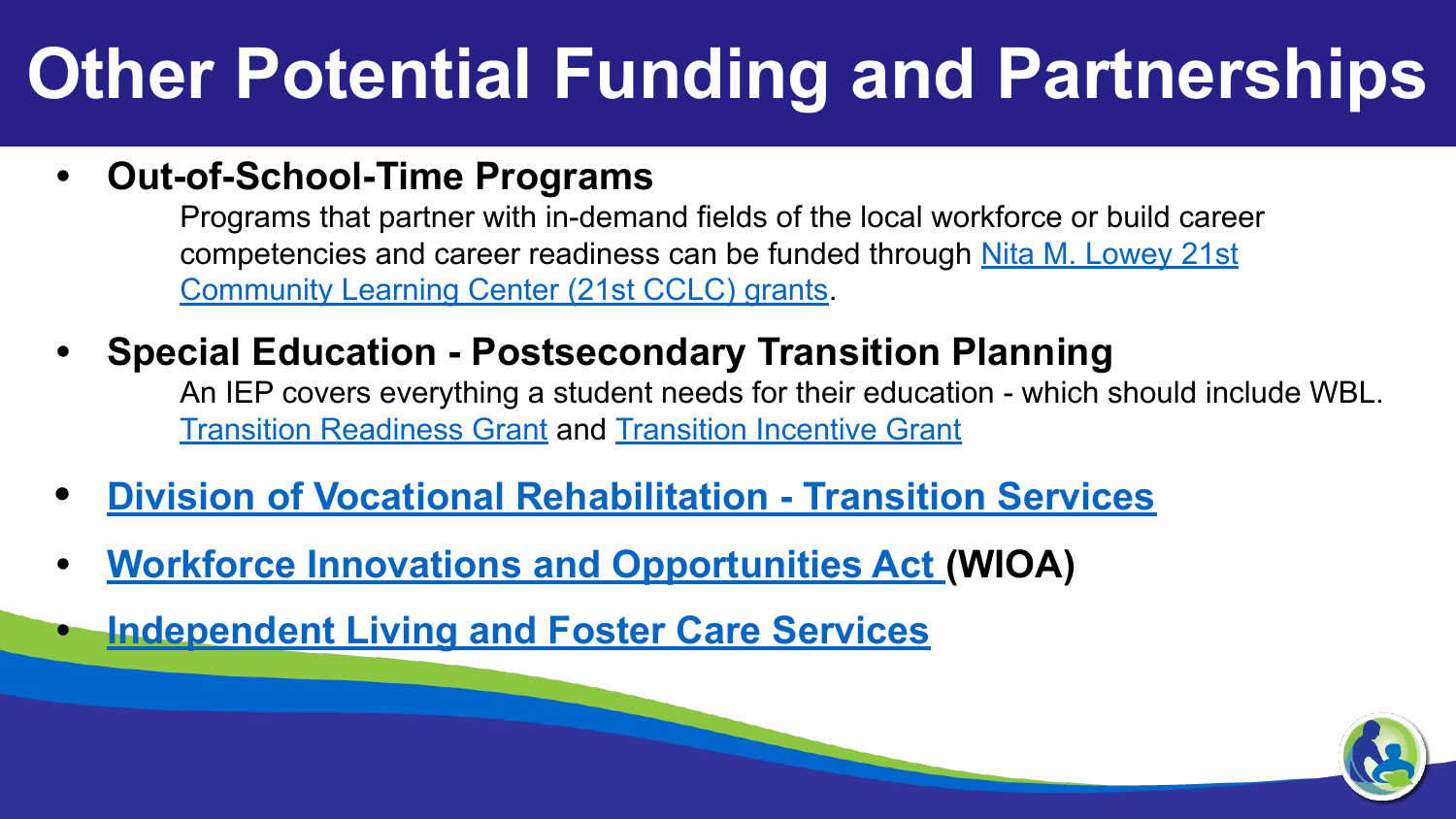# **Reporting**

WBL includes certified and non-certified career education programs.

Districts should determine and map their WBL experiences based on the career education program name definitions

- 2020-21 [Career Education Program Name Definitions](https://dpi.wi.gov/sites/default/files/imce/wisedata/Career_Education_Program_Definitions_19-20.pdf)
- 2021-22 [Career Education Program Name Definitions](https://dpi.wi.gov/sites/default/files/imce/cte/CPACTEERS/2021_10_Career_Education_Program_Definitions_21-22_NEW_UPDATES_1.pdf)

[Roster Work Plan](https://docs.google.com/document/d/1CUDVVweygGhbjqq6BOW585tK8CdGhQw39zsAiAqTBtM/edit?usp=sharing) - mapping activity with your CTE team.

WBL may be associated with a student via a course section or a program association.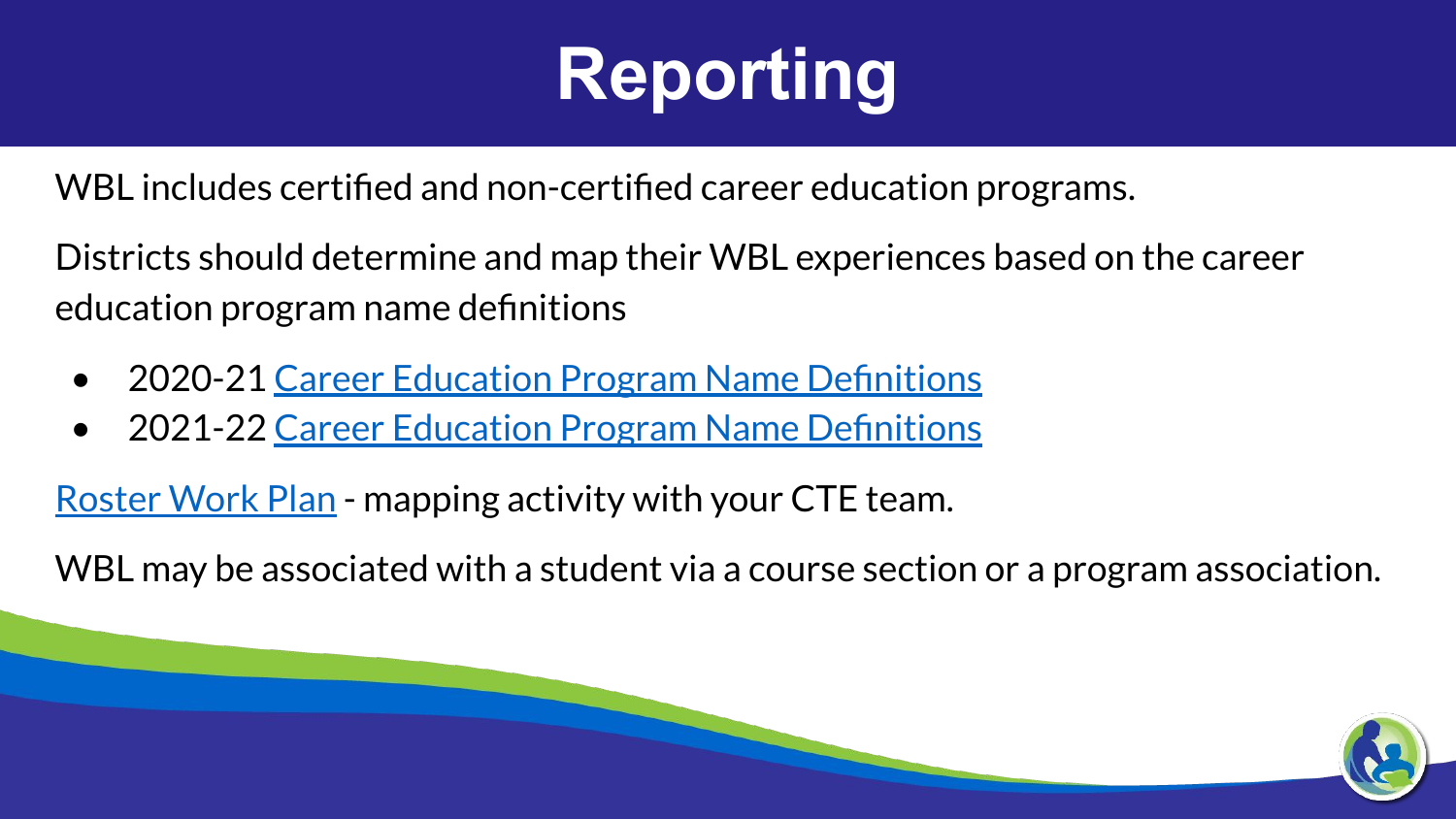## **Reporting - WISEdata**

[Career Education Data Reporting](https://dpi.wi.gov/sites/default/files/imce/wisedata/CTE_CCR_Data_Reporting_7-2021.pdf) including WBL is submitted to the DPI WISEdata collection from your local student information system (SIS).

Career Education related courses and programs including WBL must be properly configured in your SIS such that they may be transferred to WISEdata.

[CE Frequently Asked Questions](https://dpi.wi.gov/wisedata/help/career-education/career-education-faq)

[Help for WISEdata](https://dpi.wi.gov/wisedata/help)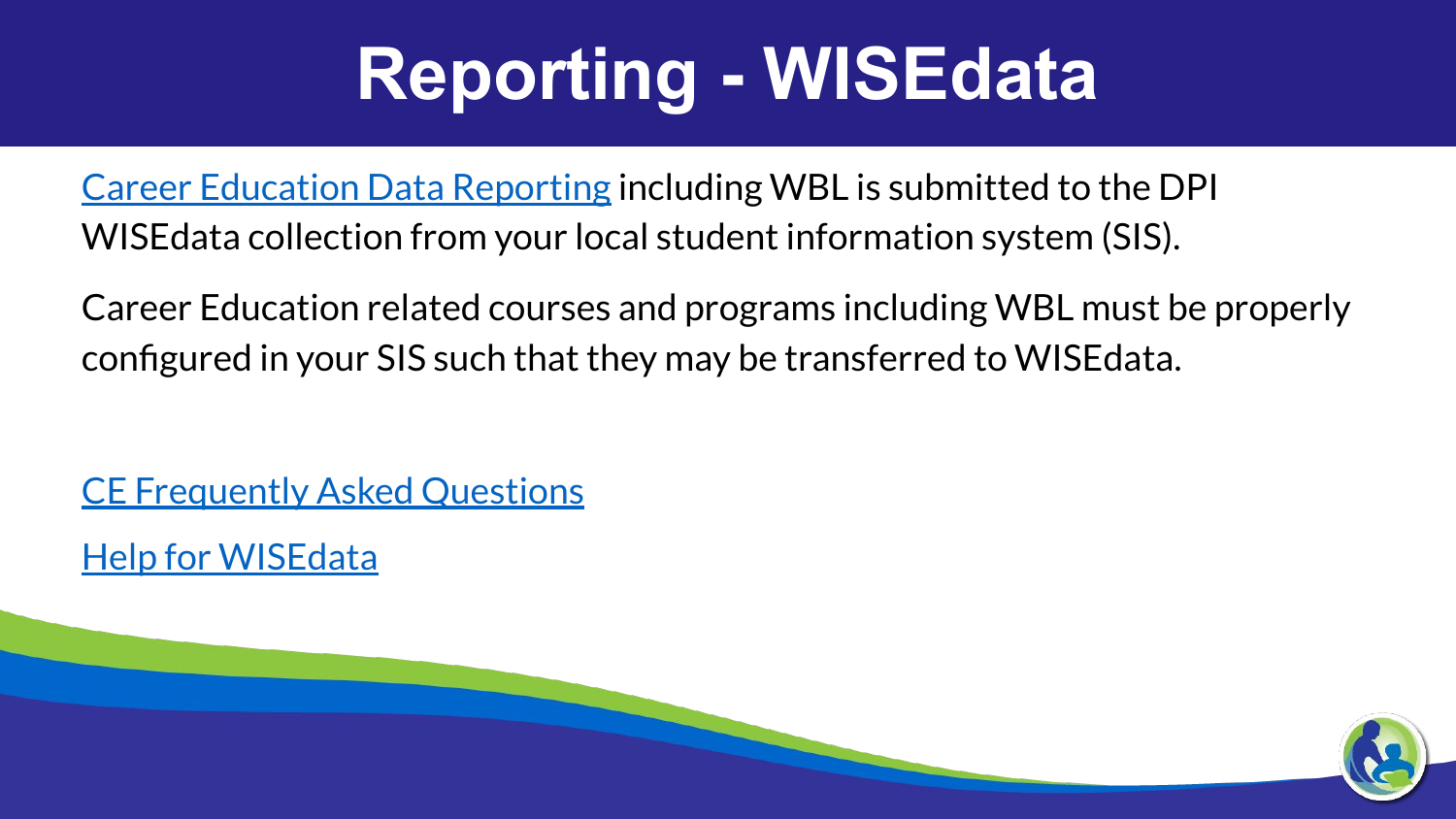### **What you can do now**

**#1: Identify your person entering in data in your SIS (data entry specialist)**

**#2 Create a template to map:** 

- **• Course name with roster code (CTE and non CTE courses)**
- **• Department of the course**
- **•** [Career Education Program Name Definitions](https://dpi.wi.gov/sites/default/files/imce/cte/CPACTEERS/2021_10_Career_Education_Program_Definitions_21-22_NEW_UPDATES_1.pdf)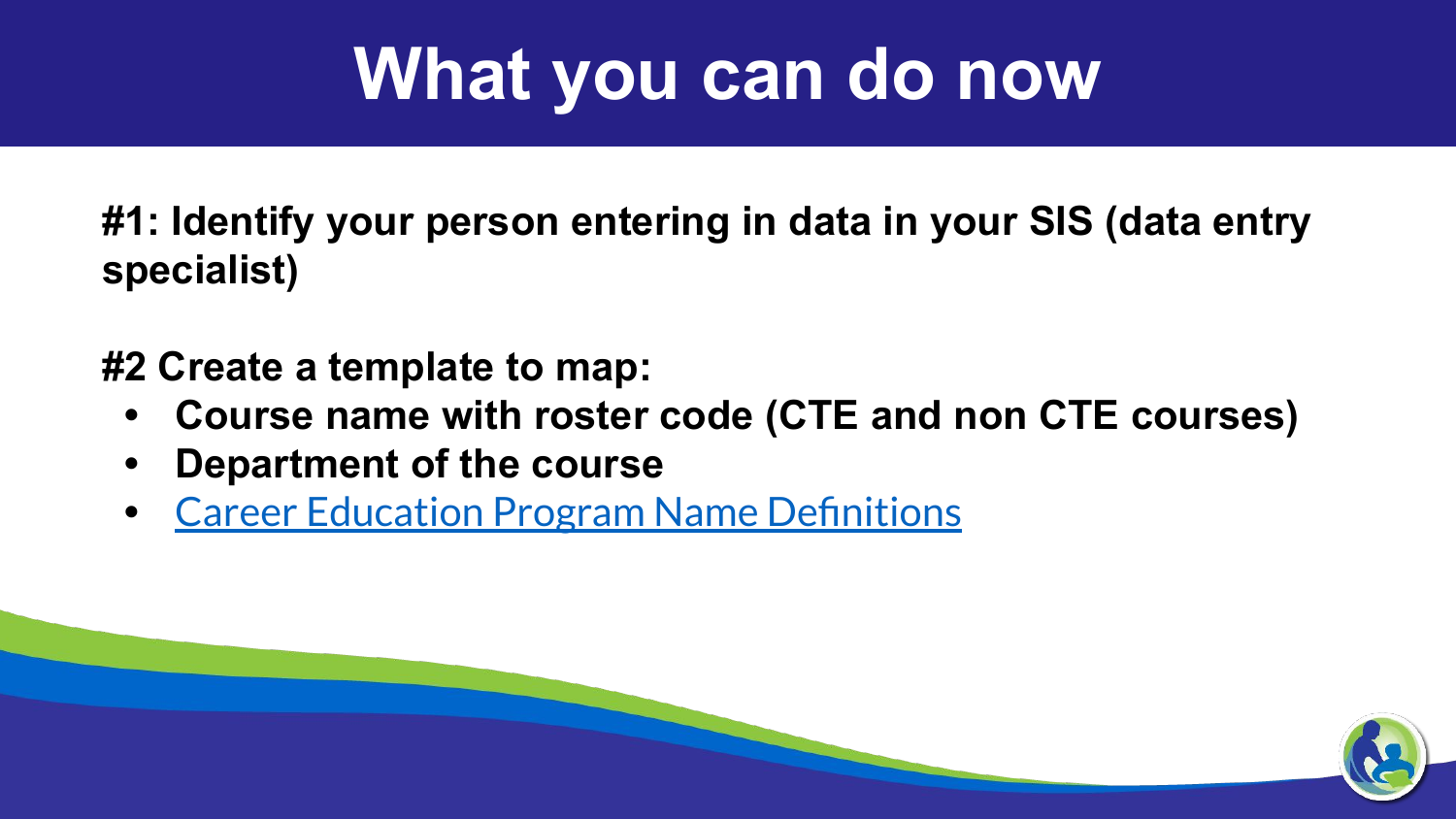### **Accountability**

The current Perkins V State Plan requires a WBL experience to be reported as a program quality performance indicator of secondary CTE accountability.

WBL data is also used to satisfy college and career readiness accountability and will be shared on a school district's report card.

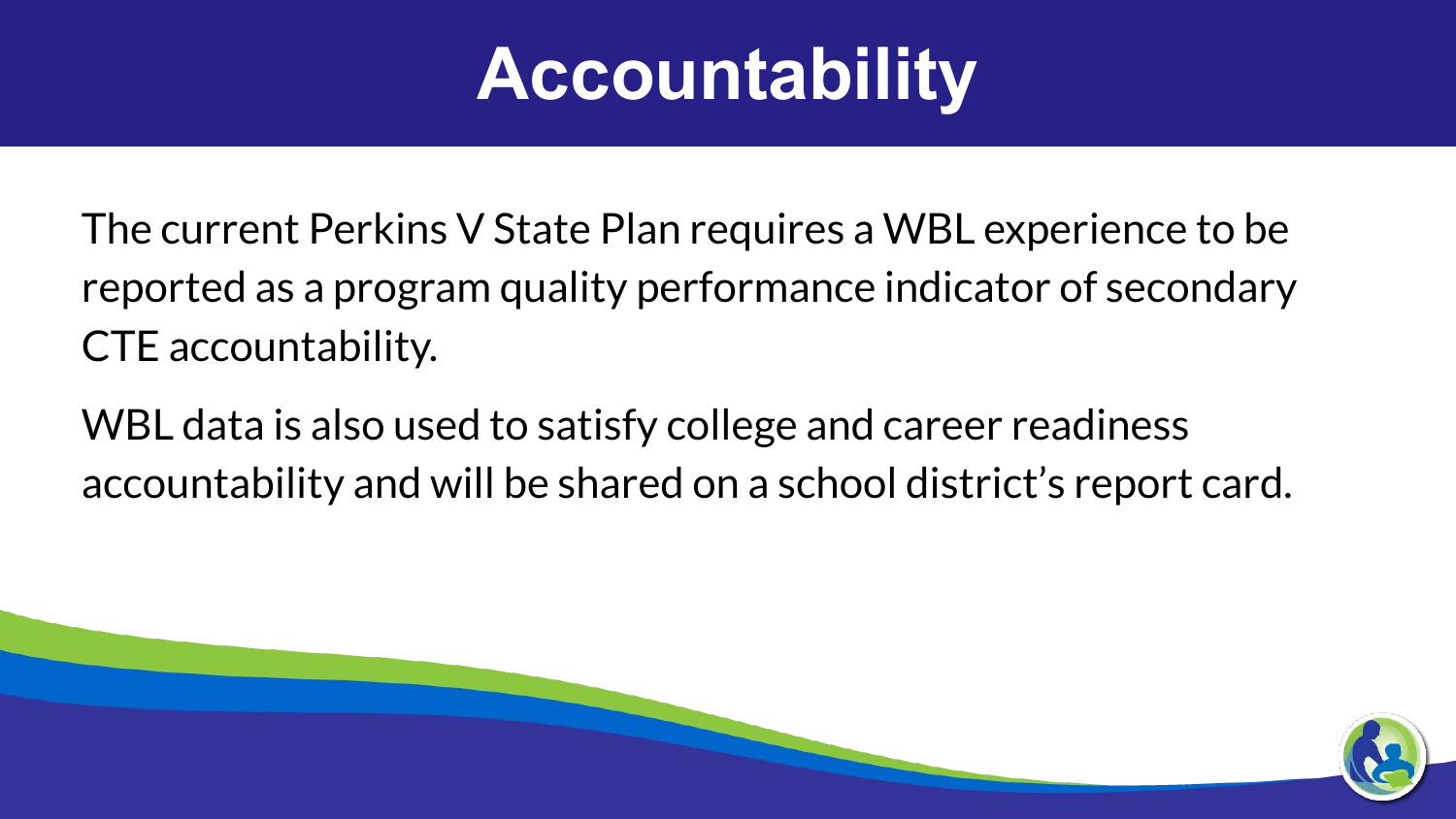### **Contacts**

For assistance, contact the following consultants:

- **•** General Questions about the WBL Definition and CBLE Guide:
	- Contact Karin Smith at [Karin.Smith@dpi.wi.gov](mailto:Karin.Smith@dpi.wi.gov)
- **•** Perkins Questions:
	- Contact Chris Lenske at [Christine.Lenske@dpi.wi.gov](mailto:Christine.Lenske@dpi.wi.gov)
- **•** Career Education Data Questions:
	- Contact Melissa Aro at [melissa.aro@dpi.wi.gov](mailto:melissa.aro@dpi.wi.gov)
- **•** DPI WISEsupport Help Ticket
	- <https://dpi.wi.gov/wisedash/help/ticket>
- **•** CESA 4 WISEsupport
	- Jessie Sloan at [jsloan@cesa4.org](mailto:jsloan@cesa4.org)

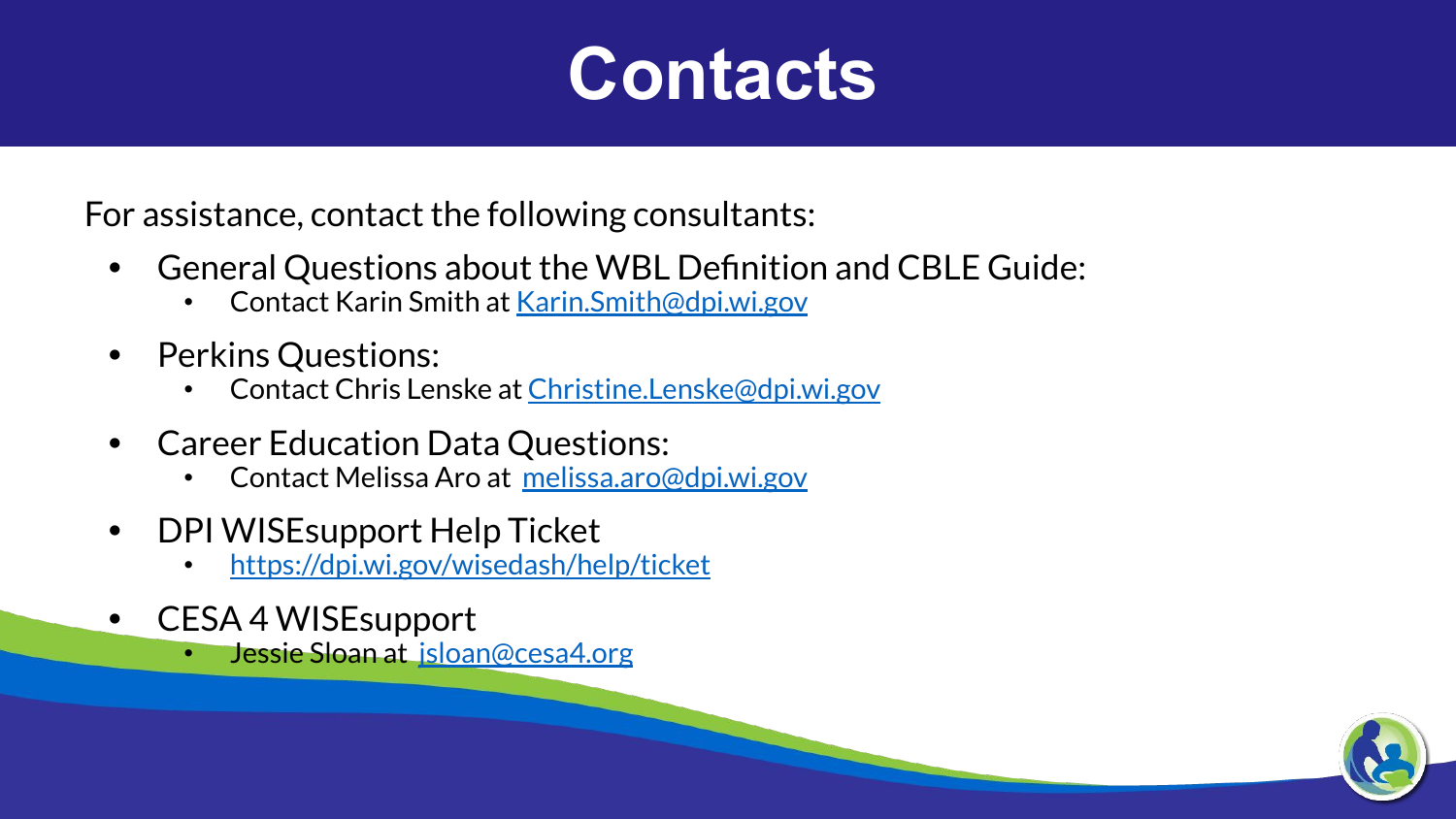### **Upcoming Career Pathway Showcase Series Sessions**

| <b>Date</b>   | <b>Topic</b>                                                                  |
|---------------|-------------------------------------------------------------------------------|
| December 14th | Project-based learning and Simulated worksites                                |
| January 18th  | School-based enterprise (SBE) and Student<br>entrepreneurial experience (SEE) |
| March 15th    | State Certified Co-op and Internship or local co-op                           |
| April 19th    | <b>Youth Apprenticeship</b>                                                   |
| June 14th     | <b>Supervised Agricultural Experience (SAE)</b>                               |